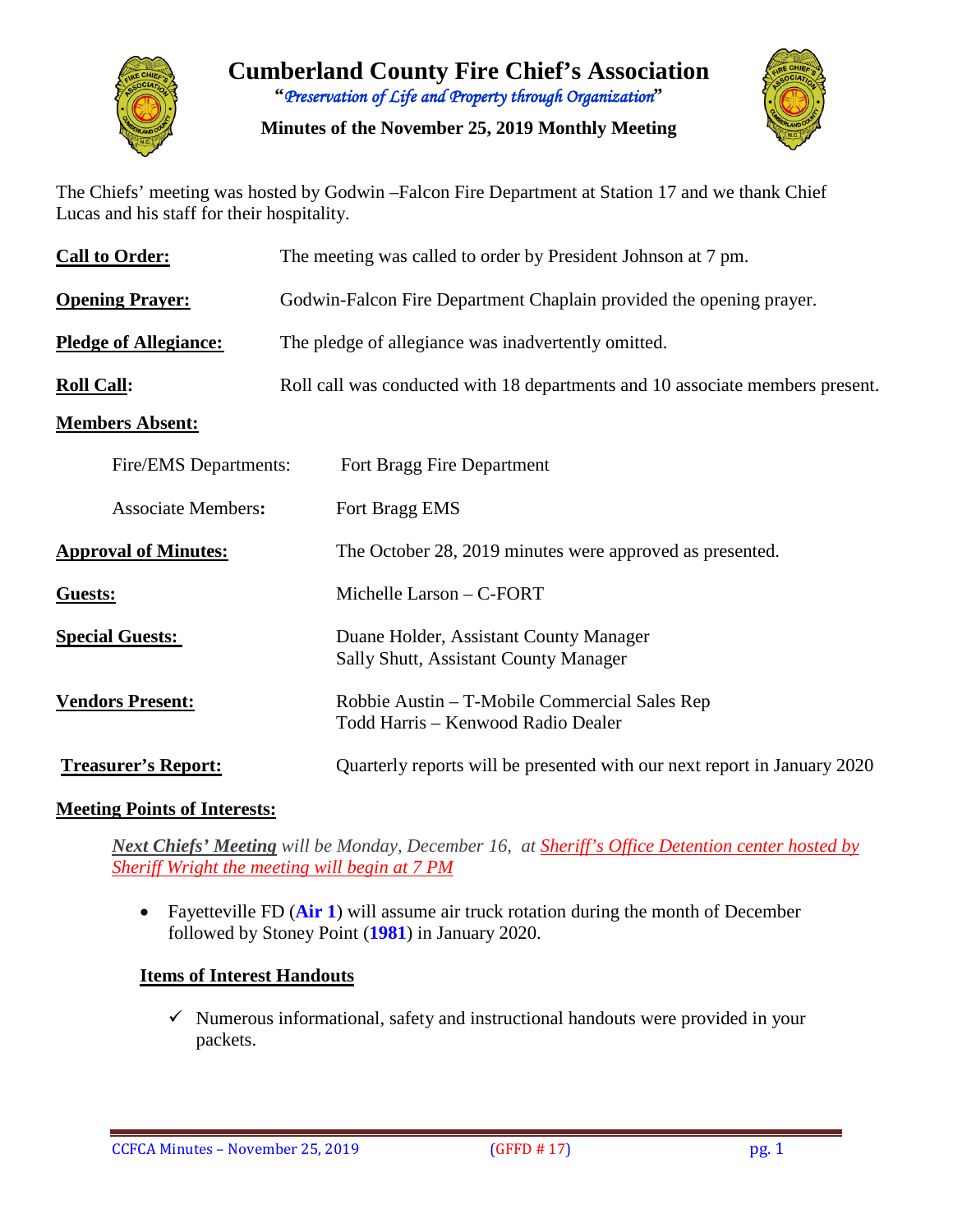### **OLD BUSINESS**

- 1. President Johnson provided an update on the Caisson Unit. The unit was used for the first time last Friday by the Fort Bragg Fire Department for the service of retired Fort Bragg Fire Department Assistant Fire Chief David Dunn. The honor guard personnel using the truck provided positive feedback. A couple of minor issues are still in the works and the goal is to have the unit completed by our January 2020 chiefs meeting at Pearce's Mill Fire Department. Lettering is tentatively scheduled for the  $2<sup>nd</sup>$  week of December and pictures were provided for illustration concerning the recommended style. President Johnson requested input from the membership and asked that emails be sent with recommendations. Otherwise he will move forward with the recommended style. Insurance and license and tags have been obtained for the truck in the association's name. He also stated that the truck is going in for service on Wednesday to repair the radiator and service the truck.
- 2. President Johnson advised that we presented the 1985 Seagrave Truck to the Cumberland County School System on November 12, 2019 at EE Smith High School. The event was well attended by Chiefs and dignitaries as far away as Raleigh. The school principal welcomed us to the school and provided a tour of their new virtual reality lab. President Johnson will schedule one of our quarterly chief's only meetings at the school in order to have all the chiefs witness this new technology that will be future fire, rescue and EMS training means. The Fire Academy Instructor presented a plaque to the association for their appreciation of our assistance to the high school fire academy. The plaque will be displayed at the courthouse until the new Emergency Services Building is in service, and hopefully the association will be provided a wall to hang all our county-wide plaques or association pictures.
- 3. President Johnson stated that tomorrow he will meet with Mr. Jackson, his staff and IT to discuss our current I-Pad update issues. At issue is the dilemma concerning Freedom Application (FA) updates of department owned I-Pads that are exclusively utilized in conjunction with county 9-1-1 fire, EMS and rescue Computer Automated Dispatch (CAD) incidents.
- 4. President Johnson followed up on behalf of the NCAFC and urged the members of the association to consider the purchase of a North Carolina Association of Fire Chiefs (NCAFC) member personalized license plate. The NC Fire Officer plate can be ordered directly on the NCAFC website and is available to all association members. The purchase of the plates was also opened to any NC Fire Officer. Please inform your department officers to see if any would like to order a plate and assist the NCAFC with reaching the 500 minimum order required by North Carolina Department of Motor Vehicles (NCDMV) in order to manufacture and distribute the Official North Carolina Fire Officer License Tag. If the goal is met these new tags will be available in 2020.
- 5. Michelle Larson, assisted by Gene Booth provided a power point presentation on the current Cumberland County Opioid crisis and provided statistical information. She also provided information about C-Fort as well as limited funding to obtain Naloxone for rural fire departments. She provided a hand-out and information concerning an on-line survey that she urged all chiefs to complete. She also advised invited all the chiefs to the next C-Fort meeting. Assistant Chief Kevin Morgan is a C-Fort member and represents the CCFCA. We will also be sending out an email with a link for all of us to complete the requested survey.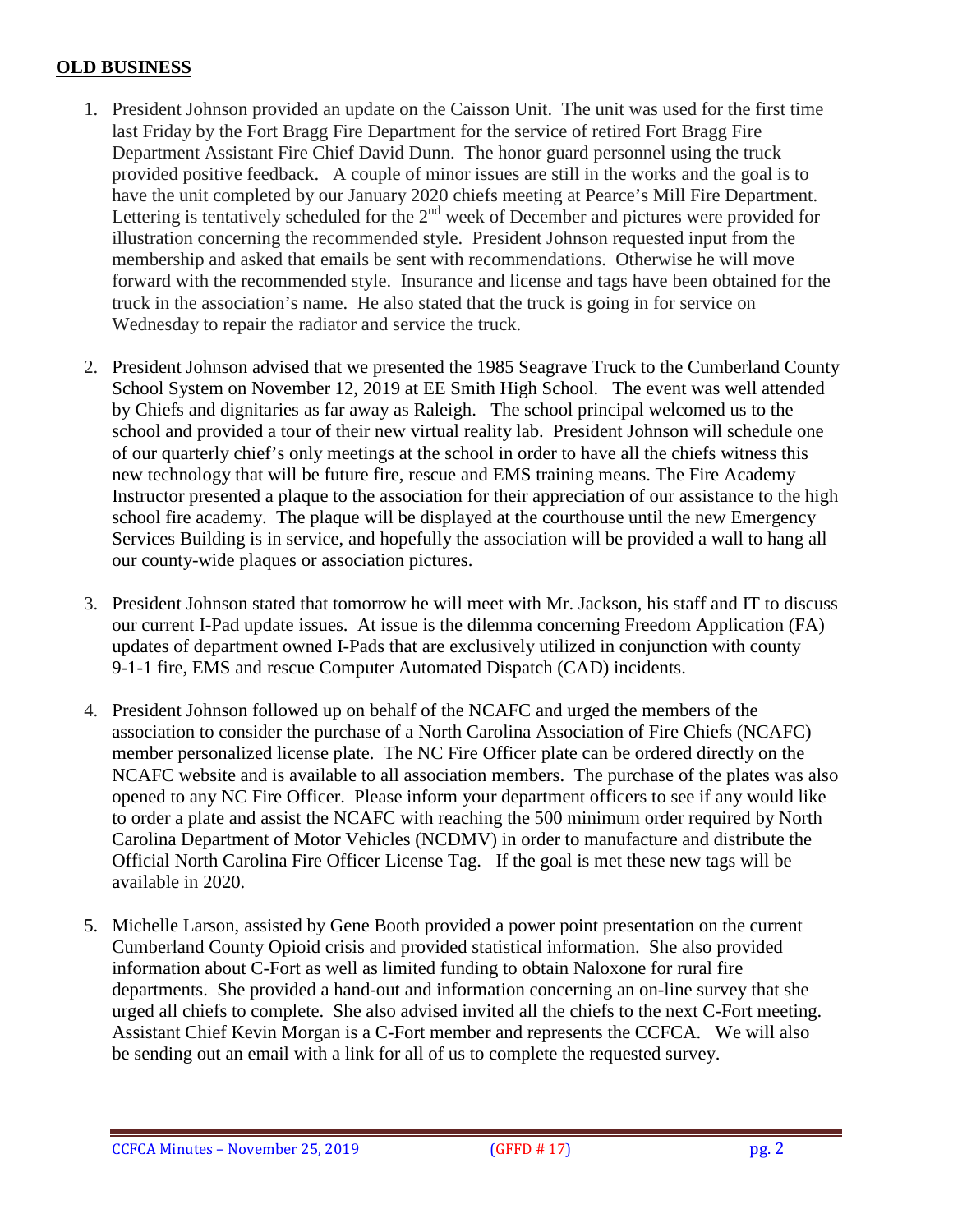#### **NEW BUSINESS:**

- 1. Godwin-Falcon Board President Keith Matthews addressed the membership and invited the chiefs to join him, the Godwin-Falcon Board of Directors and members for a retirement ceremony for Fire Chief Wayne Lucas and Wayne Doorman on Saturday January 25, 2020 at 6 pm at the Godwin-Falcon Fire Department. Chief Lucas will retire effective December 31, 2019 with 50 years of dedicated service. Wayne Doorman, who retired in October after 40 years of dedicated service to the Godwin-Falcon Fire Department, will also be recognized. He will send out an e-mail through President Johnson with additional information.
- 2. Mr. Robbie Austin with T-Mobile Commercial Sales provided a presentation of T-Mobile services which are available on State Contract Pricing.
- 3. Assistant Fire Chief TJ McLamb briefed the members of the association concerning the Keep the Wreath Red, a Community Risk Reduction program for the holidays. With our holiday period starting with Thanksgiving and running through New Years the period comes with special fire hazards. He stated that the National Fire Protection Association (NFPA) advises that statistics confirm that during the holiday season the number of structure related fires increases. He recommended that we as an association during the holiday season conduct a CRR consisting of a fire safety awareness program without investing much of our time by jointly participating in the "Keep the Wreath Red" program. The concept of the program is simple, as most of us already decorate our departments and with the "Keep the Wreath Red" each department will display a holiday wreath, large enough to be seen by passerby or vehicle traffic, and decorated in all **RED** holiday lights. One white light replaces a red light on the wreath for every fire that occurs within our perspective districts. We will also utilize all media and social media outlets to promote the program. Chief McLamb advised that a 36" wreath costs about \$ 40.00 plus red and white lights but we could do this for about \$ 50.00 per department. President Johnson stated that we still have funds in our Public Fire Education budget whereas we only utilized 50% of our \$ 3000.00 annual fire prevention budget. After a brief discussion Fire Chief Jason Williams made a **MOTION** to purchase one (1) wreath with the appropriate red and white lights per fire district. The motion was **SECONDED** by Fire Chief Gary Brock and unanimously **APPROVED** by a roll call vote. Chief McLamb will coordinate the purchase through Walmart via an on-line purchase and President Johnson will have all the wreaths delivered when received.

# **COMMITTEE REPORTS:**

### **ID CARD/TECHNOLOGY COMMITTEE**

- **FYI.** Fire Chiefs are required to send a signed letter or memo with a firefighter requesting an ID Card. For any questions or an appointment contact 424-0694 or e-mail at [cjohnson.spfd@gmail.com](mailto:cjohnson.spfd@gmail.com)
	- President Johnson again asked the members to please recycle or return the clips used for our ID Cards. These clips are extremely expensive and we need to reuse them as much as possible in order to hold down costs. Please collect clips when your members leave a department and recycle the clips. He also reminded the membership that we do not print blue tags, which are considered a temporary tag only.

### **FIRE PREVENTION/EDUCATION COMMITTEE** E-Mail: Chief T.J. McLamb [jmclamb@ci.fay.nc.us](mailto:jmclamb@ci.fay.nc.us)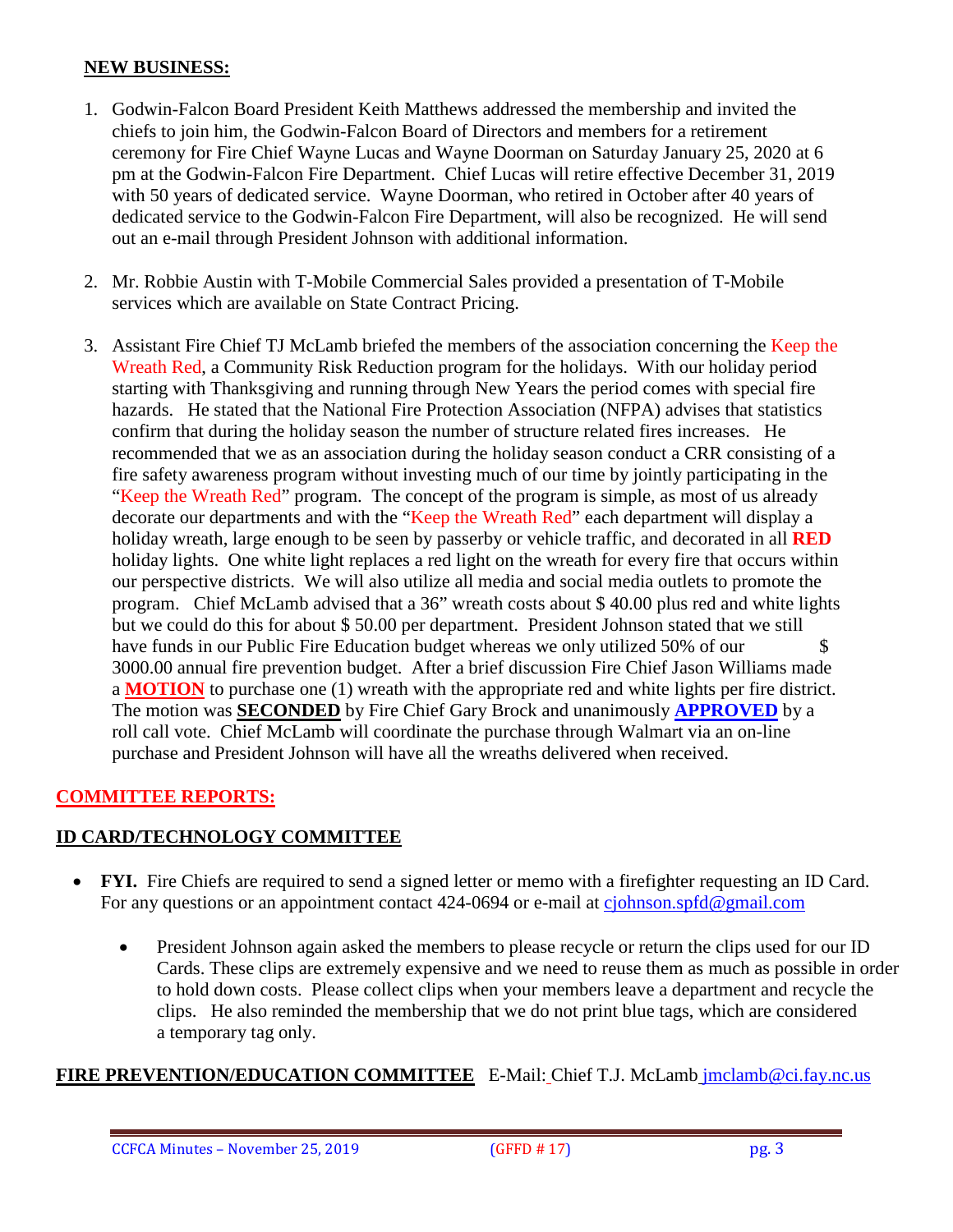• Chief McLamb informed the members concerning a Christmas public education project. **See new Business**

• No report.

**MEMORIAL COMMITTEE** Chief R. Marley (Pearce's Mill) Chairperson,

E-Mail: [pmfd0301@nc.rr.com](mailto:pmfd0301@nc.rr.com)

• No Report

# **AUTOMATIC AID/MUTUAL AID COMMITTEE** Chief Joe Marsh (GCFD # 24) Chairperson,

E-Mail: [gcfd24@nc.rr.com](mailto:gcfd24@nc.rr.com)

• No report

**FINANCE COMMITTEE** Deputy Chief Freddy Johnson Jr. (Stoney Point) Chairperson, E-Mail: [spfd1302@nc.rr.com](mailto:spfd1302@nc.rr.com)

• President Johnson informed the members that our annual financial audit from Haigh, Byrd and Lambert, LLP – Certified Public Accountants has been completed. The audits will be distributed during our quarterly chiefs' only meeting in January 2020 at the Pearce's Mill Fire Department. He also reminded the rural chiefs that all our audits are due on December 31, 2019 to the Cumberland County Internal Auditors Office.

**RESCUE COMMITTEE** Deputy Chief Hank Harris (Cotton FD) Chairperson, E-Mail: [cfd402@nc.rr.com](mailto:cfd402@nc.rr.com)

• No report.

**COMMUNICATIONS /DISPATCH STEERING / AVL COMMITTEE** Chief Chuck Hodges (Hope Mills FD), Chairperson, E-Mail: clhodges@townofhopemills.com

• Chairman Hodges stated that an email is forthcoming concerning the date and time of the next Communication/Dispatch Steering Committee meeting.

**KNOX BOX COMMITTEE** - Emergency Management Officer Gene Booth (Emergency Services) Chairperson, E-Mail: [wbooth@co.cumberland.nc.us](mailto:wbooth@co.cumberland.nc.us)

• President Johnson asked Fire Marshal Kevin Lowder to schedule a meeting concerning Knox box and key security.

**FIREHOUSE STEERING COMMITTEE** – Fire Chief T. J. McLamb (FFD) Chairperson, E-Mail: [tmclamb@ci.fay.nc.us](mailto:tmclamb@ci.fay.nc.us)

No report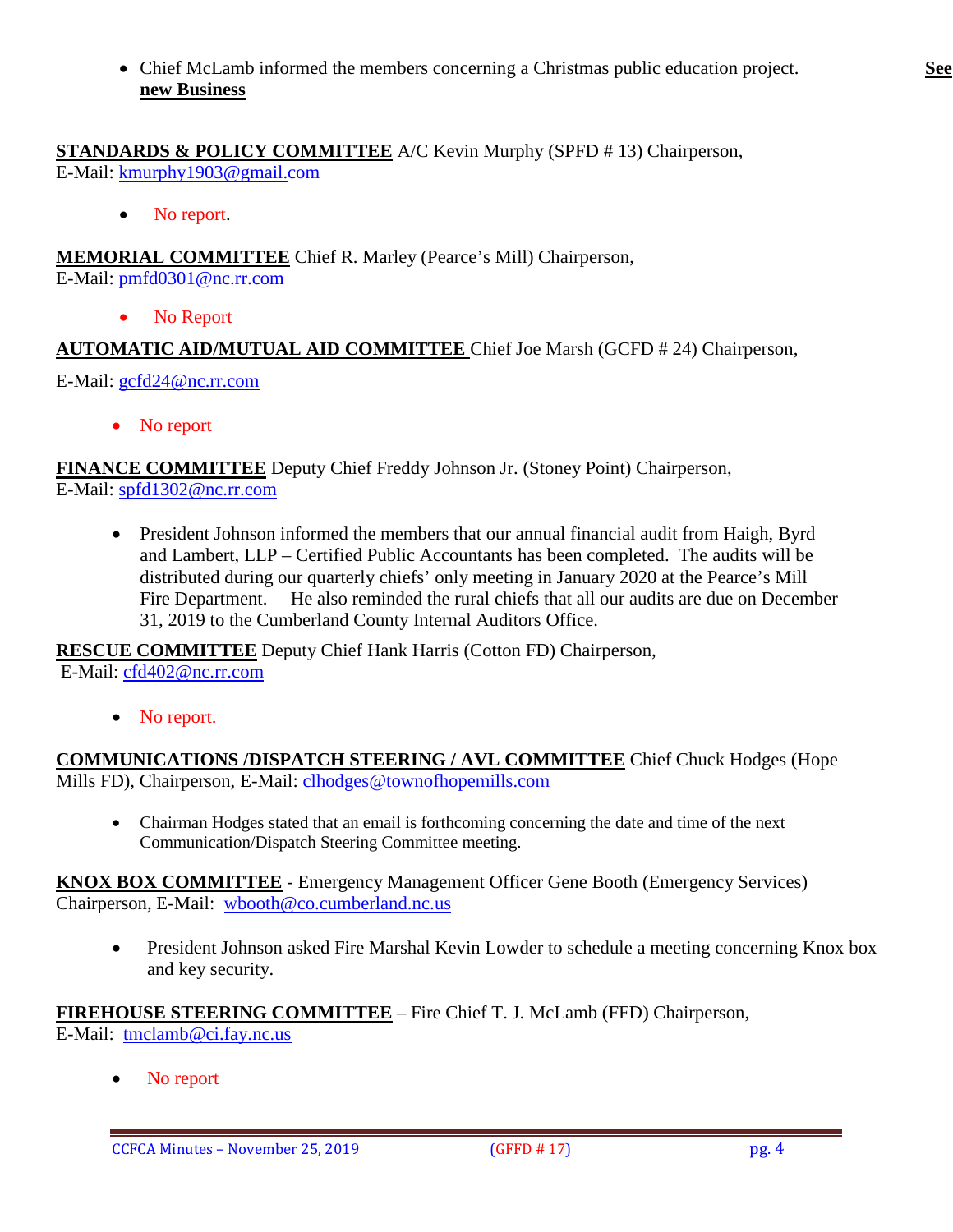**NC WORKFORCE SOLUTION GRANTS – COMMITTEE** – Fire Chief Justin Nobles (SVFD # 23) Chairperson. E-Mail: [Jnobles@stedmanfire.com](mailto:Jnobles@stedmanfire.com)

• No Report

**JOINT INCIDENT / DISASTER RESPONSE COMMITTEE** – Assistant Fire Chief Richard Bradshaw (VFD) Chairperson, E-Mail: [rbradshaw1@nc.rr.com](mailto:rbradshaw1@nc.rr.com)

• No report.

# **ASSOCIATE MEMBERS REPORT**

**COUNTY MANAGERS OFFICE** – Assistant County Manager Tracy Jackson E-Mail: [tjackson@co.cumberland.nc.us](mailto:tjackson@co.cumberland.nc.us)

• Mr. Jackson provided an update on the unfilled grant funding as well as establishing grant guidelines. He stated funding will be based on priorities with committee input from the association, with spring 2020 set as a completion goal.

**EMERGENCY SERVICES DIRECTOR/ ECC-911 (**Gene Booth, Director),

E-Mail: [gbooth@co.cumberland.nc.us](mailto:gbooth@co.cumberland.nc.us)

- *Director Booth* reiterated the Opioid crisis and the need for naloxone. He updated the membership on the upcoming critical decision making class in December. The class is full but additional classes scheduled for January 2020 still have vacancies. He also talked about the Global Harmonization System Class with three (3) classes scheduled at FTCC the first weekend in December.
- *Emergency Management Director Hendrix* re-emphasized participating in the upcoming **WEBEOC** exercise scheduled for December 10, 2019 from 2 until 4 pm.
- *FM Lowder* updated the membership about the smoke alarm program.
- *Adam Johnson* Not in attendance.

# **EMS DIRECTOR:** Brian Pearce, Director E-Mail: bpearce@capefearvalley.com

• Director Pearce inquired about the associations REHAB SOG in order to review. President Johnson stated that the association adopted a REHAP policy in December 2014 and will forward a copy to Director Pearce

**HAZMAT:** AC Robert Brinson, FFD - POC telephone for HAZMAT is 910-584-9550, E-Mail: [rbrinson@ci.fay.nc.us](mailto:rbrinson@ci.fay.nc.us)

• No Report

**FORESTRY DISTRICT** Craig Gottfried, County Ranger, E-Mail: [craig.gottfried@ncagr.gov](mailto:craig.gottfried@ncagr.gov)

• No Report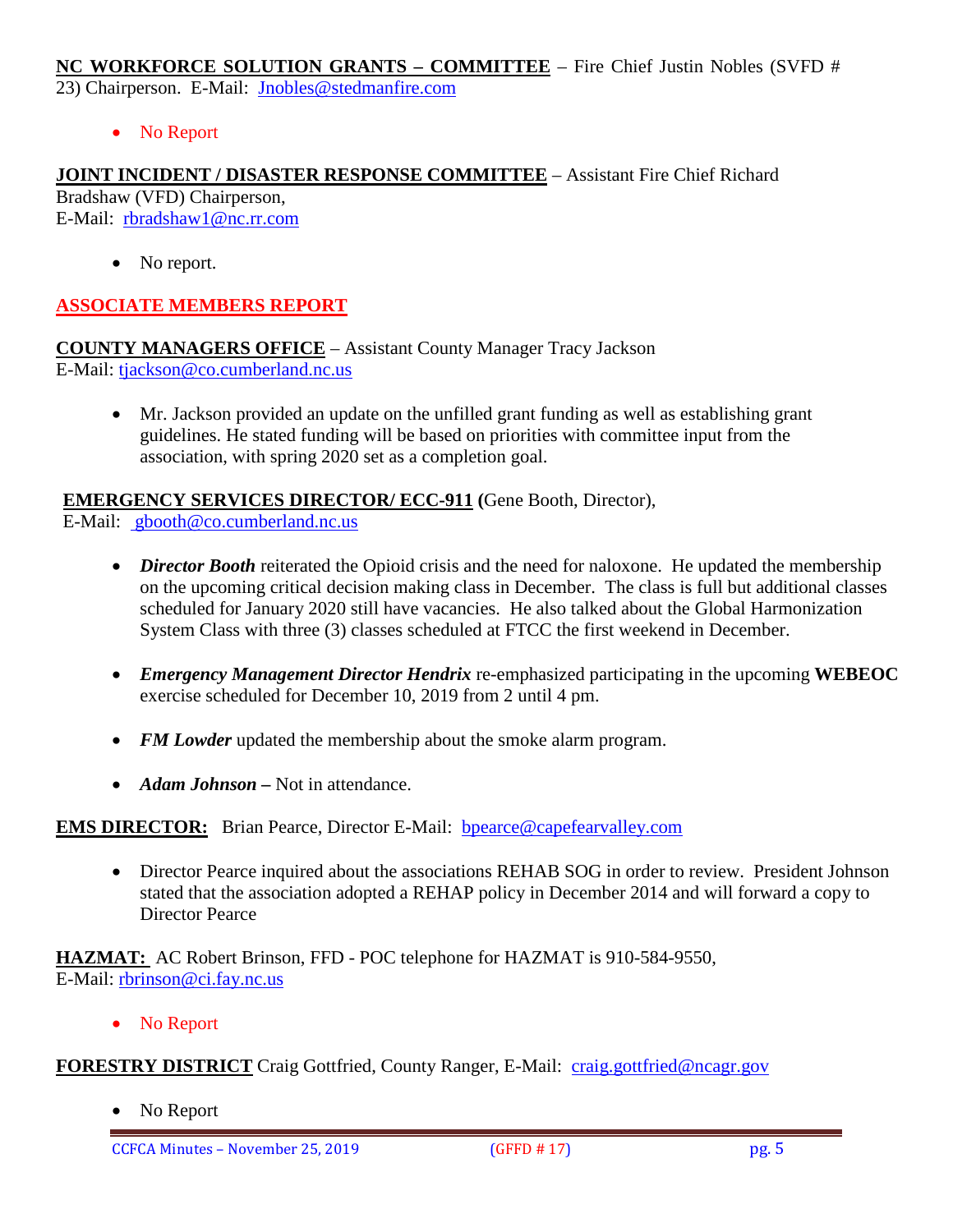**FTCC** Steve Drew, E-Mail: [drews@faytechcc.edu](mailto:drews@faytechcc.edu)

• Training Coordinator Steve Drew informed the membership that Cotton Fire Department is offering Firefighter II certification classes.

# **SHERIFF'S OFFICE** Sheriff Wright (Sr. Sgt. Steven Hodges – ATF)

• Sr. Sergeant Steve Hodges informed the members about staff changes within the Detective Division and reminded the members that Sheriff Wright is hosting the December Christmas meeting on Monday December 16, 2019 at 7 PM in the detention center.

**FAYETTEVILLE POLICE –** Police Chief Gina Hawkins, Email [ghawkins@ci.fay.nc.us](mailto:ghawkins@ci.fay.nc.us)  (Captain Jay Devane) [jdevane@ci.fay.nc.us](mailto:jdevane@ci.fay.nc.us)

• No report

**NC HIGHWAY PATROL** – Major Freddy Johnson Jr. SHP Special Operations.

E-Mail: [Freddy.johnson@ncdps.gov](mailto:Freddy.johnson@ncdps.gov) or Sergeant S. Johnson SHP Raleigh Training Center E-Mail [sean.johnson@ncdps.gov](mailto:sean.johnson@ncdps.gov)

• No report

### **COUNTY COMMISSIONERS** Fire Commissioner Marshall Faircloth

• Fire Commissioner Faircloth provided a personal fire department story from 40 years ago when his car caught on fire and he called the FD. He also provided a quick update on the new EOC and Emergency Service Building and estimated that the remodeling will take about 18 months or so.

# **FOR THE GOOD OF THE ASSOCIATION:**

President Johnson on behalf of the executive committee wished everyone a safe but joyous and Happy Thanksgiving,

**ADJOURNMENT:** A motion was made to adjourn by Captain Jay Devane and seconded by Steve Drew.

The meeting was adjourned at 2030 hours.

Respectfully Submitted By:

# *Freddy l. Johnson Sr. Mark A. Melvin*

Freddy L. Johnson Sr., CFO<br>
Fire Chief / President<br>
Fire Chief / Secretary

Fire Chief / Secretary

**Enclosures – 1** 1 – October 2019 & Year to date – Roll Call